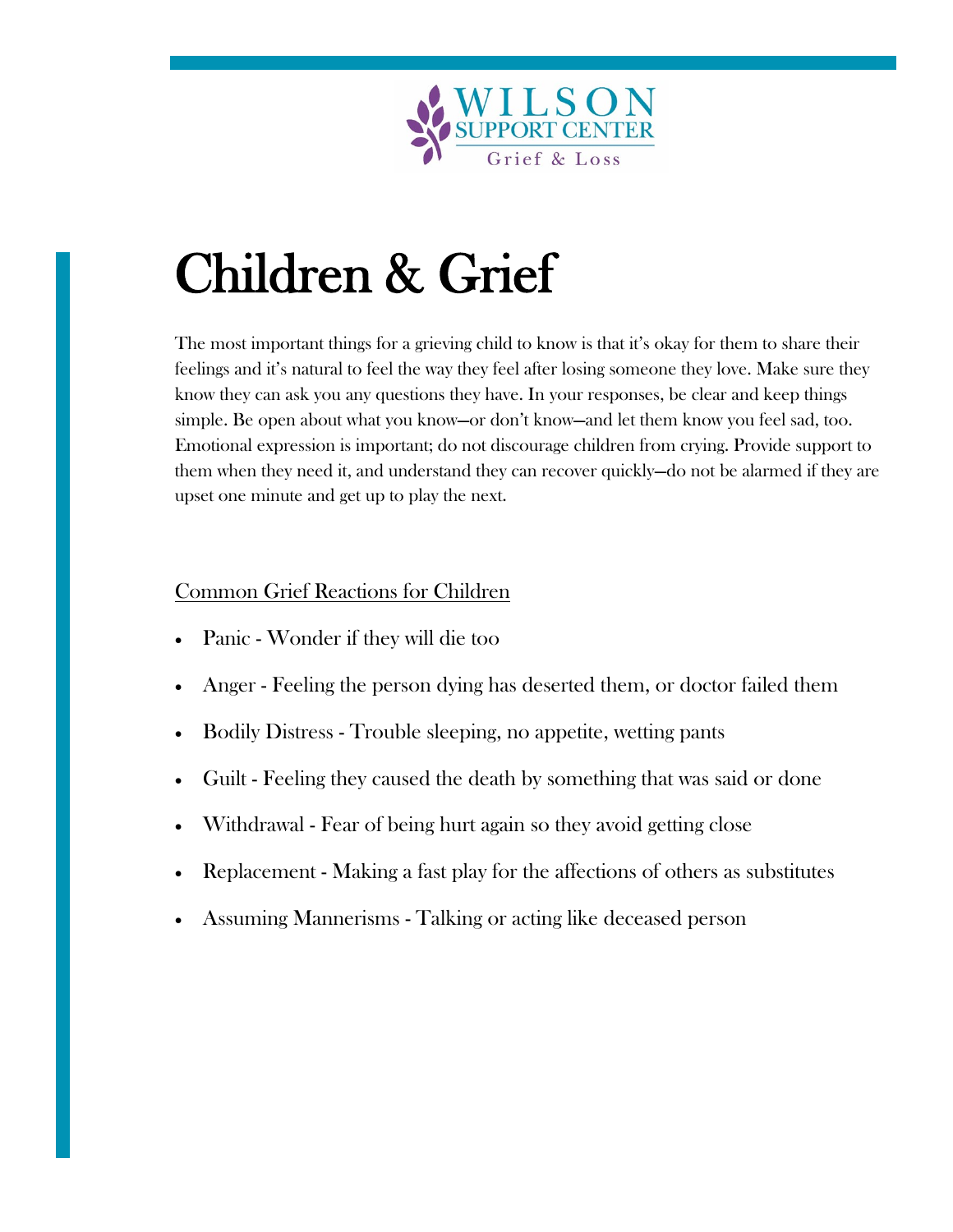### Responses to Loss

When children lose something or someone significant, they respond emotionally, physically, and spiritually. These responses are natural for children coping with a loss.

### Emotional Responses

- 
- Denial Panic
- Disbelief Relief
- Guilt / Self-blame Powerlessness
- 
- 
- Emptiness Shame
- Sadness

### Psychological Responses

- 
- 
- 
- Unwilling to discuss loss Desire to be alone

### Physical Responses

- Tiredness / Lack of energy Headaches
- Difficulty sleeping / Oversleeping Stomach pain
- Lack of appetite / Overeating Nervousness / Trembling
- 
- Shortness of breath

### Spiritual Responses

- 
- Search for meaning in the loss Interest in afterlife
- Belief that person is free from suffering/in a better place/reunited
- Shock Nightmares
	-
	-
	-
- Fear Anger
- Loneliness Hopelessness
	-
- Inability to concentrate Lack of interest in school or activities
- Explosive emotions Withdraw from family and friends
- Low self-esteem Change in perception of role in family
	-
	-
	-
	-
- Tightness in chest Lump in the throat
- Anger with higher power Questions about meaning of life
	-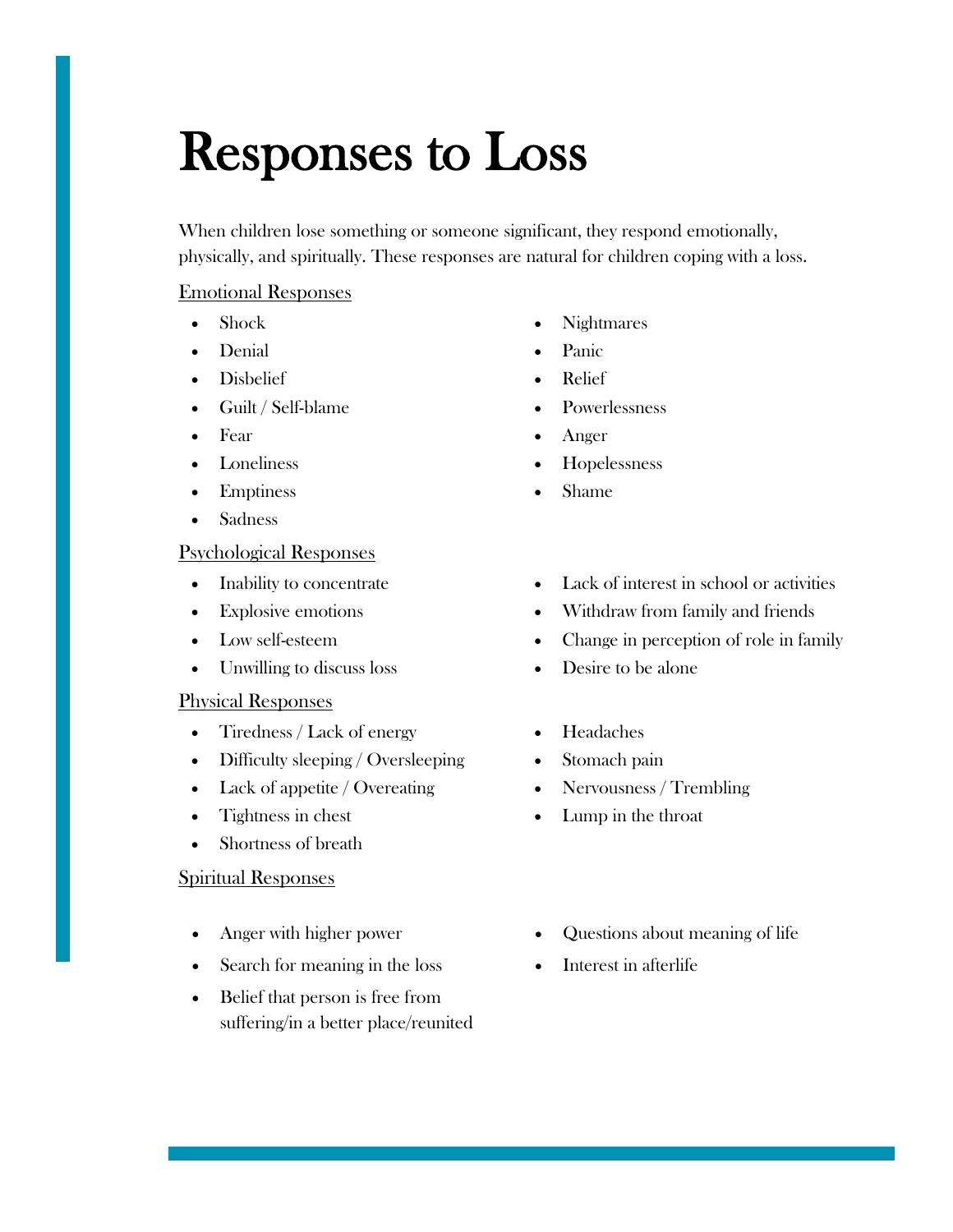## How Adults Can Help

- Take care of yourself. Find support to overcome personal fears and anxieties. Children model behavior and coping skills from adults around them.
- **Maintain structure.** Disruptions in routine can breed insecurity in children, often resulting in hyperactivity and behavioral problems.
- Avoid unnecessary changes. Each change adds additional stress. Try to maintain as normal a routine as possible even though it is difficult.
- Explain the crisis and how it will be handled with basic honest facts. A child's fantasy can often be more traumatic than reality.
- Don't ignore a child's fears and force them into situations. You should also avoid overprotecting them with pity as this can make them feel helpless.
- Share your own feelings. This helps children identify and label their own. Emphasize that all feelings are normal. Help children learn healthy ways to express themselves through movement, play, music, and art. This reinforces positive ways to express negative feelings and cope appropriately.
- Encourage communication. Don't assume lack of questions means lack of interest. Be available to observe, listen, and talk to detect misconceptions. Expect more separation anxiety.
- Expect behavioral regression and prepare with support. Learn what services and resources are available for your situation and needs through churches, schools, libraries, hospitals, community agencies, and counseling.
- **Reassure children.** They need to be reminded that nothing they did or didn't do caused the problem. Find time to give extra love and comfort.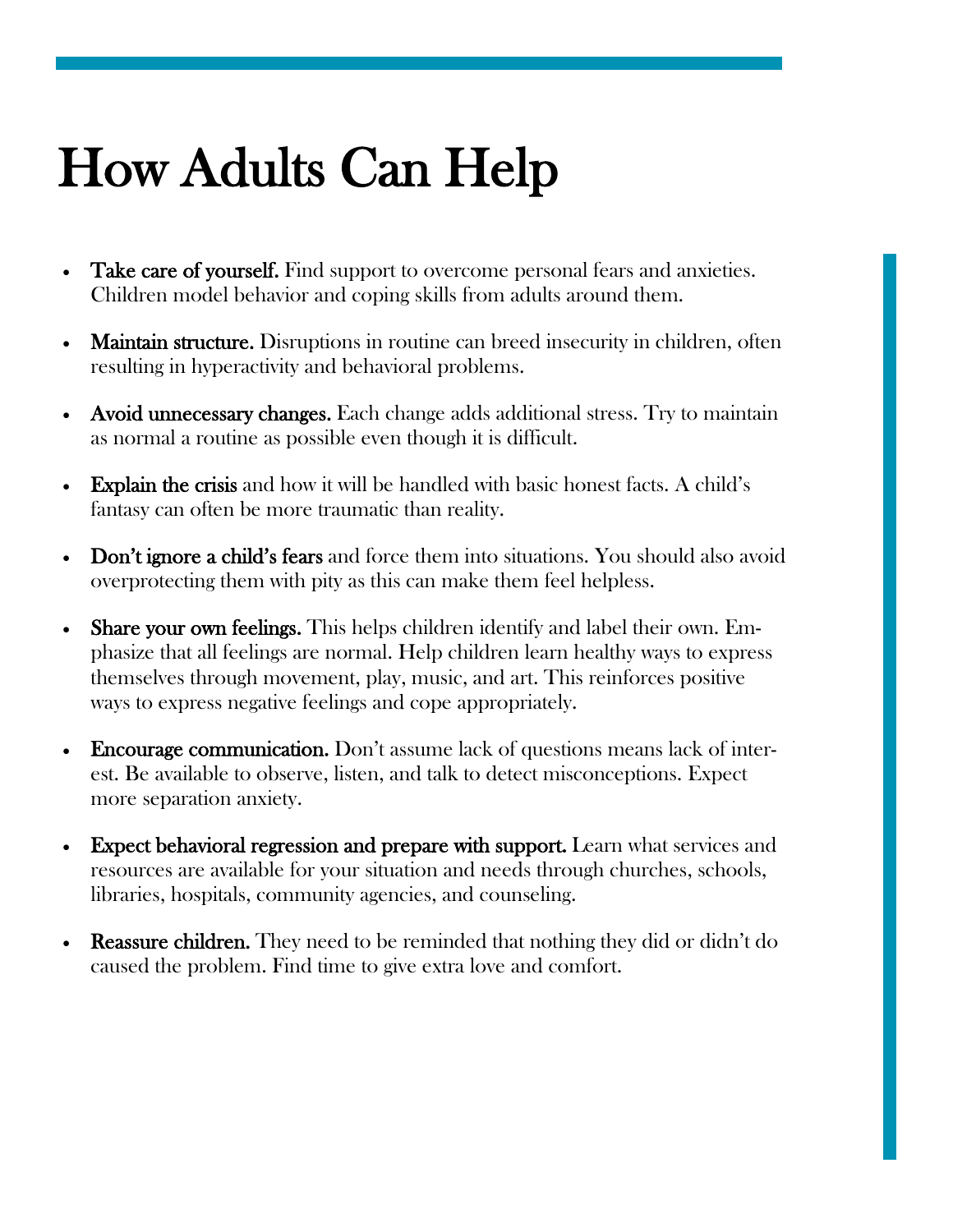# Do's & Don'ts

- Explain what children should expect during a wake, funeral, or memorial service. Give them opportunities to share as much or as little as they want in the rituals, but have someone on hand to bring them home should it become too much.
- Answer every question a child presents, even if you tell them, "I don't know." If the question seems grotesque, it's important the child is not left to make assumptions on their own.
- Pay attention to actions and feelings. Children can't always phrase their questions about death in words. It is common for them to process their grief through movement.
- Explain the physical changes bought upon by death. Put special emphasis on the fact that the dead stop breathing—something no child can do for very long. You can also use a technique by Harriet Sarnoff Schiff to demonstrate the dead can't feel pain: pull a strand out of your head, it hurts because the root is still alive. The hair itself is dead, so if you bend it in the middle it doesn't hurt at all.
- Speak about heaven as a new way of being, not a place. People come back from places—they do not return from heaven.
- Be careful when saying God or Jesus "took someone." A faithful adult may find comfort in believing divine mercy put an end to suffering, but a child is more vulnerable. You don't want your child to be afraid that god might snatch away important people in their life.
- Never tell a child not to cry or be sad. Children grieve too. Crying is a natural response that can help to soothe many emotional reactions to grief.
- Avoid presenting death as a blessing, a relief, or a good thing. You may feel this is true, but it can be hard for children to understand without an explanation.
- Using phrases like "You're the man of the house now," or "you need to help take care of your siblings now" can place undue burden and pressure on children amidst their grief. This message of replacing the deceased is also inaccurate; human beings are unique and irreplaceable.
- Equating death and sleep is common and, unfortunately, problematic. Often, children don't fully understand the connection being drawn and instead struggle at bedtime, afraid that they will die while sleeping.